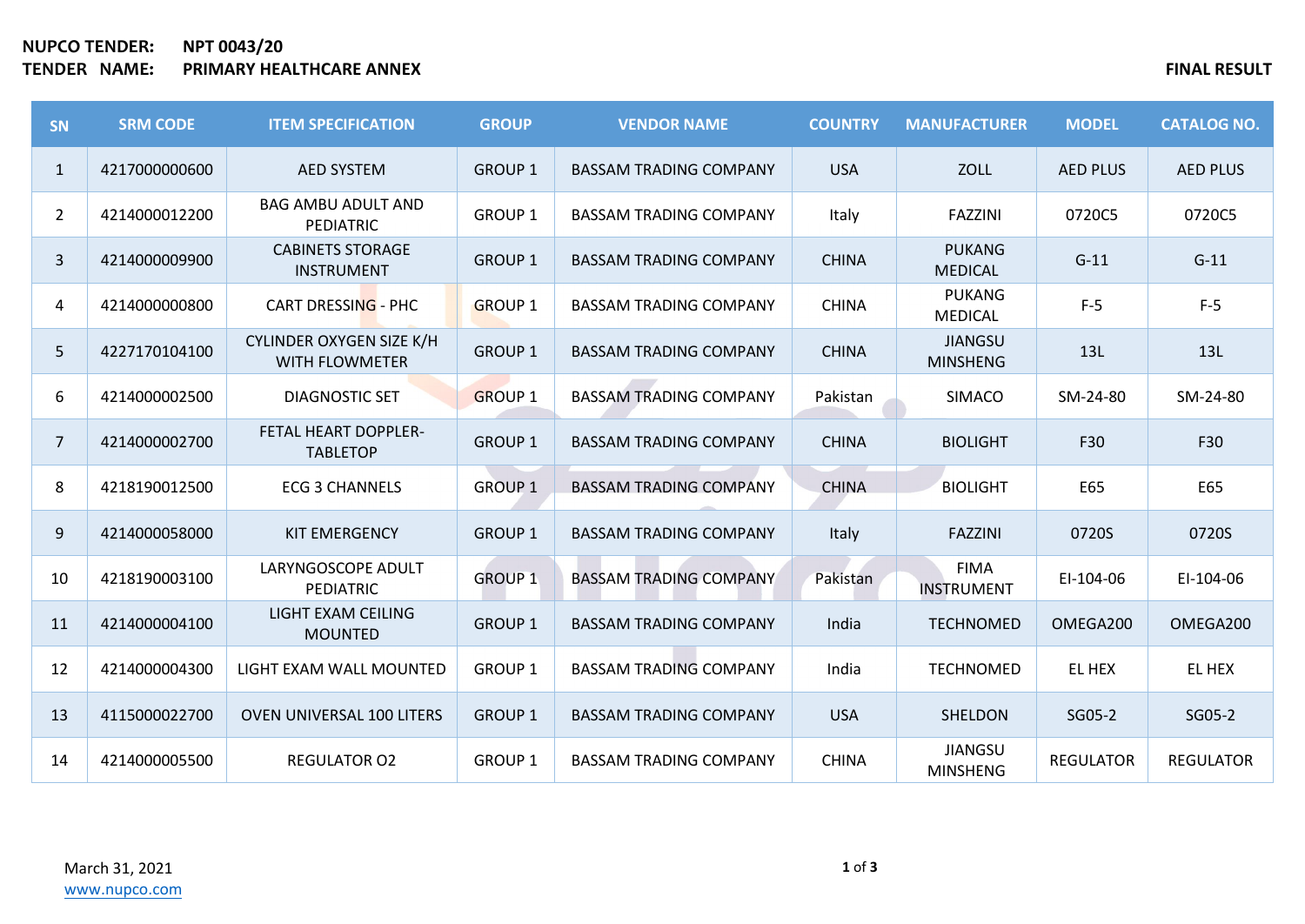## **NUPCO TENDER: NPT 0043/20 TENDER NAME: PRIMARY HEALTHCARE ANNEX FINAL RESULT**

| <b>SN</b> | <b>SRM CODE</b> | <b>ITEM SPECIFICATION</b>                         | <b>GROUP</b>   | <b>VENDOR NAME</b>            | <b>COUNTRY</b>    | <b>MANUFACTURER</b>             | <b>MODEL</b>           | <b>CATALOG NO.</b>     |
|-----------|-----------------|---------------------------------------------------|----------------|-------------------------------|-------------------|---------------------------------|------------------------|------------------------|
| 15        | 4214000006000   | <b>SCALE PATIENT WITH HEIGHT</b>                  | <b>GROUP 1</b> | <b>BASSAM TRADING COMPANY</b> | United<br>Kingdom | <b>ADAM</b><br><b>EQUIPMENT</b> | <b>MDW300L</b>         | <b>MDW300L</b>         |
| 16        | 4214000006500   | SPHYGMOMANOMETER<br><b>ELECTRONIC VITAL SIGN</b>  | <b>GROUP 1</b> | <b>BASSAM TRADING COMPANY</b> | <b>CHINA</b>      | <b>BIOLIGHT</b>                 | V <sub>9</sub>         | V <sub>9</sub>         |
| 17        | 4214000006600   | <b>STAND IV</b>                                   | <b>GROUP 1</b> | <b>BASSAM TRADING COMPANY</b> | <b>USA</b>        | <b>MEDSOURCE</b>                | MS-471RL3              | MS-471RL3              |
| 18        | 4214000006700   | STETHOSCOPE ADULT                                 | <b>GROUP 1</b> | <b>BASSAM TRADING COMPANY</b> | Italy             | <b>FAZZINI</b>                  | 08.711.00              | 08.711.00              |
| 19        | 4218190007800   | STETHOSCOPE INFANT                                | <b>GROUP 1</b> | <b>BASSAM TRADING COMPANY</b> | Italy             | <b>FAZZINI</b>                  | 08.713.00              | 08.713.00              |
| 20        | 4618181001100   | STRETCHER EMERGENCY                               | <b>GROUP 1</b> | <b>BASSAM TRADING COMPANY</b> | <b>CHINA</b>      | <b>PUKANG</b><br><b>MEDICAL</b> | $E-8$                  | $E-8$                  |
| 21        | 4214000007300   | <b>SUCTION UNIT - ELECTRICAL</b><br><b>MOBILE</b> | <b>GROUP 1</b> | <b>BASSAM TRADING COMPANY</b> | Italy             | <b>GIMA</b>                     | 28192                  | 28192                  |
| 22        | 4214000014400   | <b>TABLE EXAM GENERAL</b>                         | <b>GROUP 1</b> | ATTIEH MEDICO CO. LTD.        | <b>USA</b>        | Midmark                         | Other-224-<br>011      | Other-224-011          |
| 23        | 4214000010100   | <b>TABLE EXAM INFANT WITH</b><br><b>SCALE</b>     | <b>GROUP 1</b> | <b>BASSAM TRADING COMPANY</b> | <b>USA</b>        | <b>HAUSMANN</b>                 | 4941                   | 4941                   |
| 24        | 4214000007600   | <b>TABLES INSTRUMENT SMALL</b>                    | <b>GROUP 1</b> | <b>BASSAM TRADING COMPANY</b> | Italy             | <b>FAZZINI</b>                  | 2.602599999<br>9999998 | 2.60259999999<br>99998 |
| 25        | 4219260200700   | <b>WHEELCHAIR STANDARD SIZE</b><br>22             | <b>GROUP 1</b> | <b>BASSAM TRADING COMPANY</b> | Italy             | <b>FAZZINI</b>                  | GR951                  | GR951                  |
| 26        | 4110302200200   | <b>BOX COLD 8 LITERS</b>                          | <b>GROUP 1</b> | <b>BASSAM TRADING COMPANY</b> | <b>CHINA</b>      | <b>CHUNDE</b>                   | LX-12D                 | LX-12D                 |
| 27        | 4214000004200   | LAMP EXAM-MOBILE                                  | <b>GROUP 1</b> | <b>BASSAM TRADING COMPANY</b> | India             | <b>TECHNOMED</b>                | EL HEX                 | EL HEX                 |
| 28        | 4214000004900   | PROCTOSCOPE RIGID                                 | <b>GROUP 1</b> | <b>BASSAM TRADING COMPANY</b> | Pakistan          | <b>MEED SKILL</b>               | MSS-506-1              | MSS-506-1              |